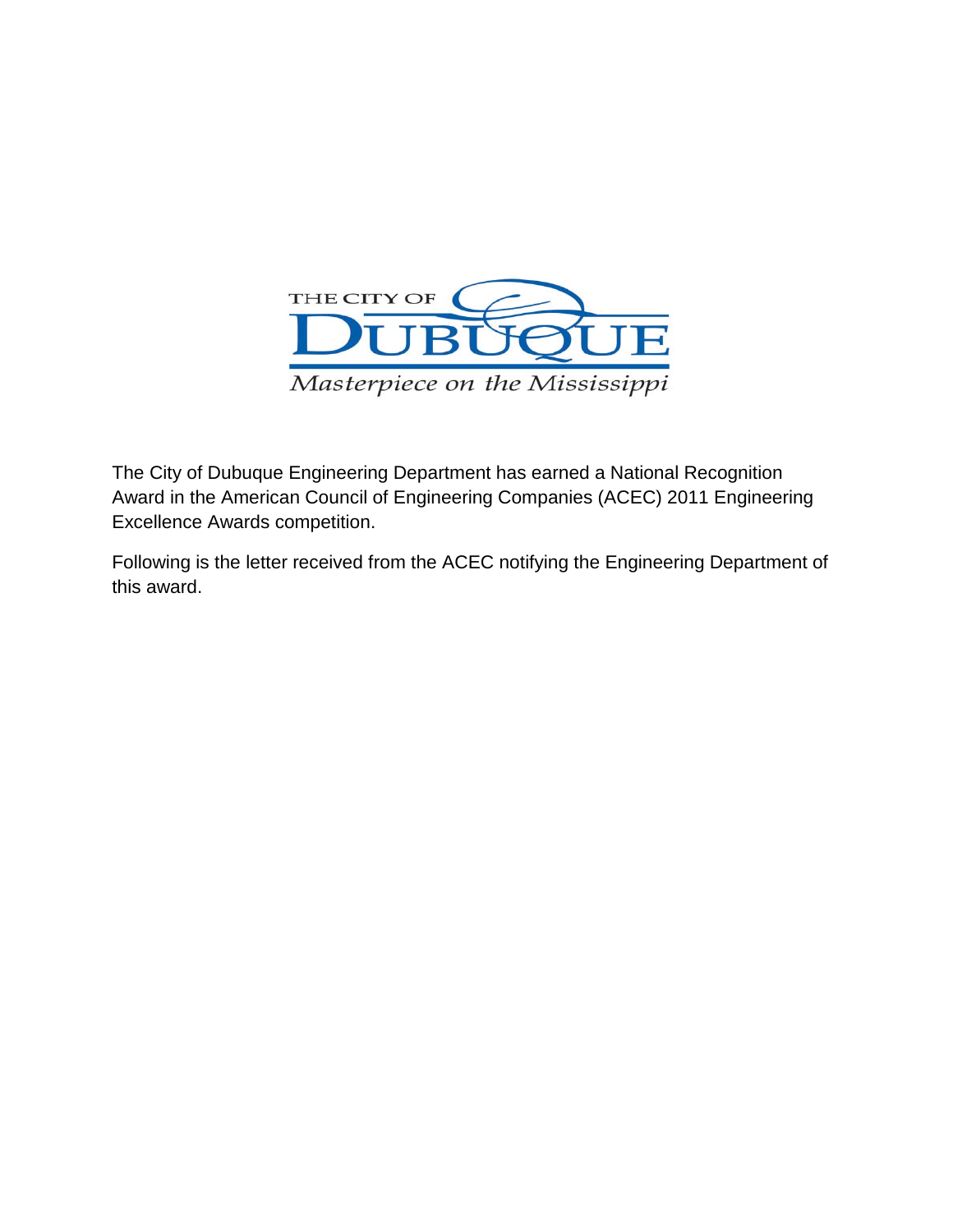

February 8, 2011

Mr. Bob Schiesl City of Dubuque Assistant City Engineer 50 W 13th Street Dubuque, IA 52001

Dear Mr. Schiesl:

Congratulations! Your organization's project, "East/West Corridor Connectivity Study," has earned a National Recognition Award in the American Council of Engineering Companies (ACEC) 2011 Engineering Excellence Awards (EEA) competition—the "Academy Awards of the engineering industry." The National Recognition Award is a prestigious distinction honoring projects that do not earn an Honor or Grand Award, but nonetheless demonstrate exceptional achievement in engineering.

Your organization and the engineering firm will be recognized during the EEA Gala awards program and dinner on Friday, April 1, 2011 at The Grand Hyatt Hotel in Washington, D.C. Your project will appear in a scrolling video presentation of all award winners at the Gala dinner. You will have your etched crystal award proudly on display at your dinner table, and along with all other National Recognition Award winners, you will be recognized from the podium.

Formal photographs of National Recognition Award winners will take place beginning at 4:45 p.m. on Friday, April 1, before the Gala program, in the Grand Hyatt's Franklin/McPherson Room. We ask that representatives from both your organization and the engineering firm take part in the photo session. Because of time constraints, we request that no more than  $six(6)$ representatives from your organization and/or engineering firm take part in the formal photograph.

The EEA reception will begin at 6:00 p.m. followed by the Gala awards program at 7:00 p.m. **Please contact the engineering firm-which has also received a copy of this award announcement-by Tuesday, March 1, 2011 to register for the photo session and the EEA Gala awards program.** 

Further information is available by contacting Daisy Nappier at ACEC headquarters at (202) 347- 7474 or by email: dnappier@acec.org.

We also encourage you to maximize your firm's public recognition by advertising in the special May/June issue of *Engineering Inc.,* which will highlight this year's EEA award winners. Contact Nina Goldman at (202) 347-7474 or by email: ngoldman@acec.org if you have any advertising questions.

> 1015 15TH STREET, NW, 8TH FLOOR WASHINGTON, DC 20005-2605 T 202-347-7474 F 202-898-0068 WWW.ACEC.ORG